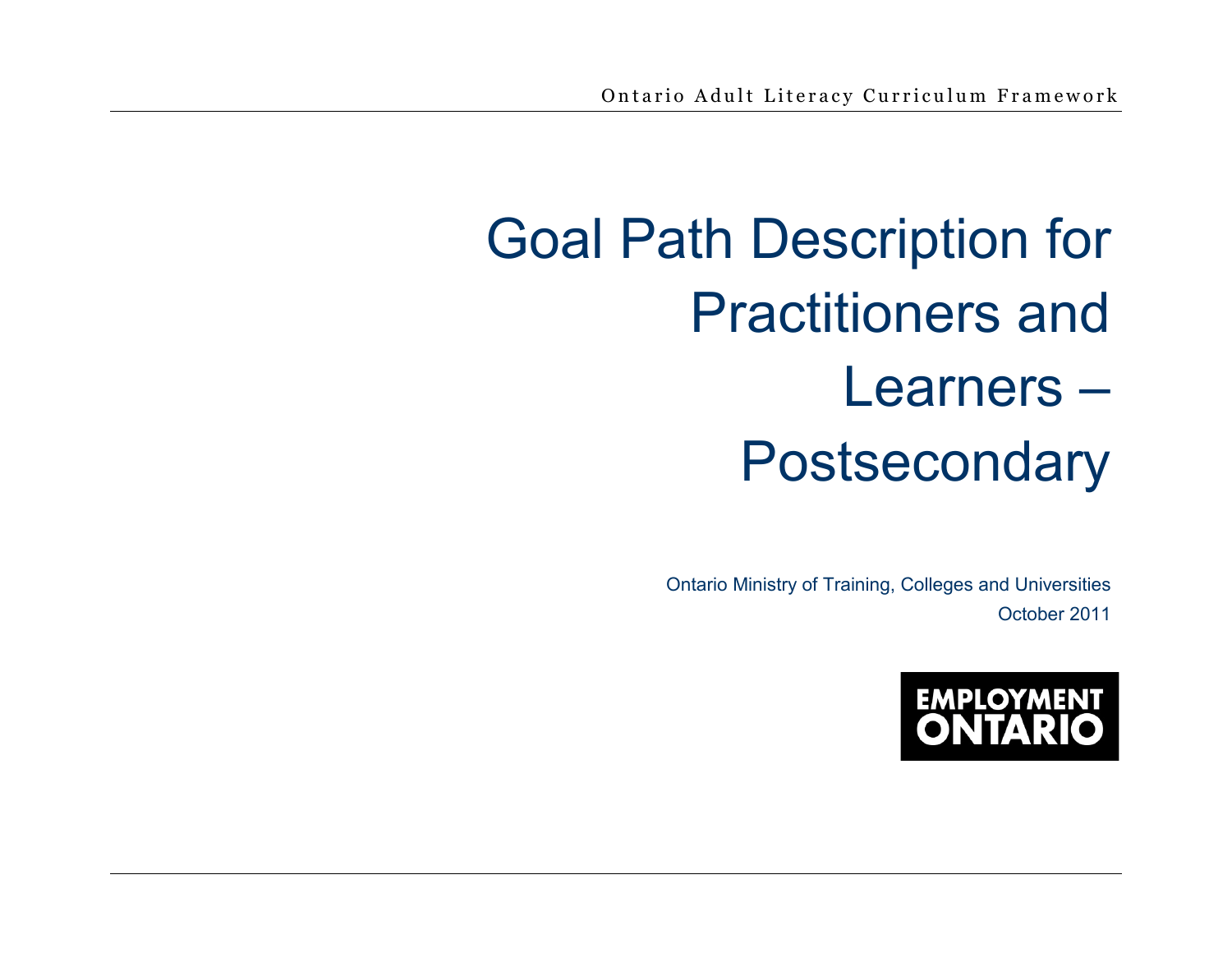# Goal Path Description for Practitioners and Learners – Postsecondary

| <b>Postsecondary Summary</b> |                                                                                                                                                                                                                                                                                                                                                                                                                                                                                                                                                                   |  |  |  |  |
|------------------------------|-------------------------------------------------------------------------------------------------------------------------------------------------------------------------------------------------------------------------------------------------------------------------------------------------------------------------------------------------------------------------------------------------------------------------------------------------------------------------------------------------------------------------------------------------------------------|--|--|--|--|
| What is the learner's goal?  | The postsecondary goal path description examines the connection between Literacy and Basic Skills (LBS)<br>service provision and transition to postsecondary education. This goal path description addresses options<br>available to learners who wish to obtain a diploma and/or degree.                                                                                                                                                                                                                                                                         |  |  |  |  |
|                              | The role of LBS service providers                                                                                                                                                                                                                                                                                                                                                                                                                                                                                                                                 |  |  |  |  |
|                              | LBS service providers help learners examine the benefits and opportunities in pursuing a postsecondary goal,<br>as well as review what is involved in the process. LBS service providers work with a learner to explore whether<br>a postsecondary goal is appropriate to the learner's needs and abilities, is feasible within the learner's means,<br>and is achievable in the learner's community. If postsecondary education is not a suitable goal, the LBS<br>service provider should help the learner explore alternative options and/or other goal paths. |  |  |  |  |
|                              | LBS service providers develop a learner plan that describes the learner's goal path and includes the learning<br>activities, resources and assessment tools that prepare a learner for transitioning to postsecondary education.                                                                                                                                                                                                                                                                                                                                  |  |  |  |  |
|                              | Key questions when discussing a learner's postsecondary goal:                                                                                                                                                                                                                                                                                                                                                                                                                                                                                                     |  |  |  |  |
|                              | 1. Has the learner already identified a goal with another agency? If not, the LBS service provider should<br>support the learner in identifying a goal.                                                                                                                                                                                                                                                                                                                                                                                                           |  |  |  |  |
|                              | What tools, resources, experiences and training does the learner already have to achieve this goal?<br>2.                                                                                                                                                                                                                                                                                                                                                                                                                                                         |  |  |  |  |
|                              | 3. What is the learner's purpose and/or need for entering a postsecondary program? What<br>postsecondary program is the learner interested in?                                                                                                                                                                                                                                                                                                                                                                                                                    |  |  |  |  |
|                              | Is a postsecondary education appropriate to the learner's needs and/or wants?<br>4.                                                                                                                                                                                                                                                                                                                                                                                                                                                                               |  |  |  |  |
|                              | Is the selected postsecondary program a realistic goal for the learner?<br>5.                                                                                                                                                                                                                                                                                                                                                                                                                                                                                     |  |  |  |  |
|                              |                                                                                                                                                                                                                                                                                                                                                                                                                                                                                                                                                                   |  |  |  |  |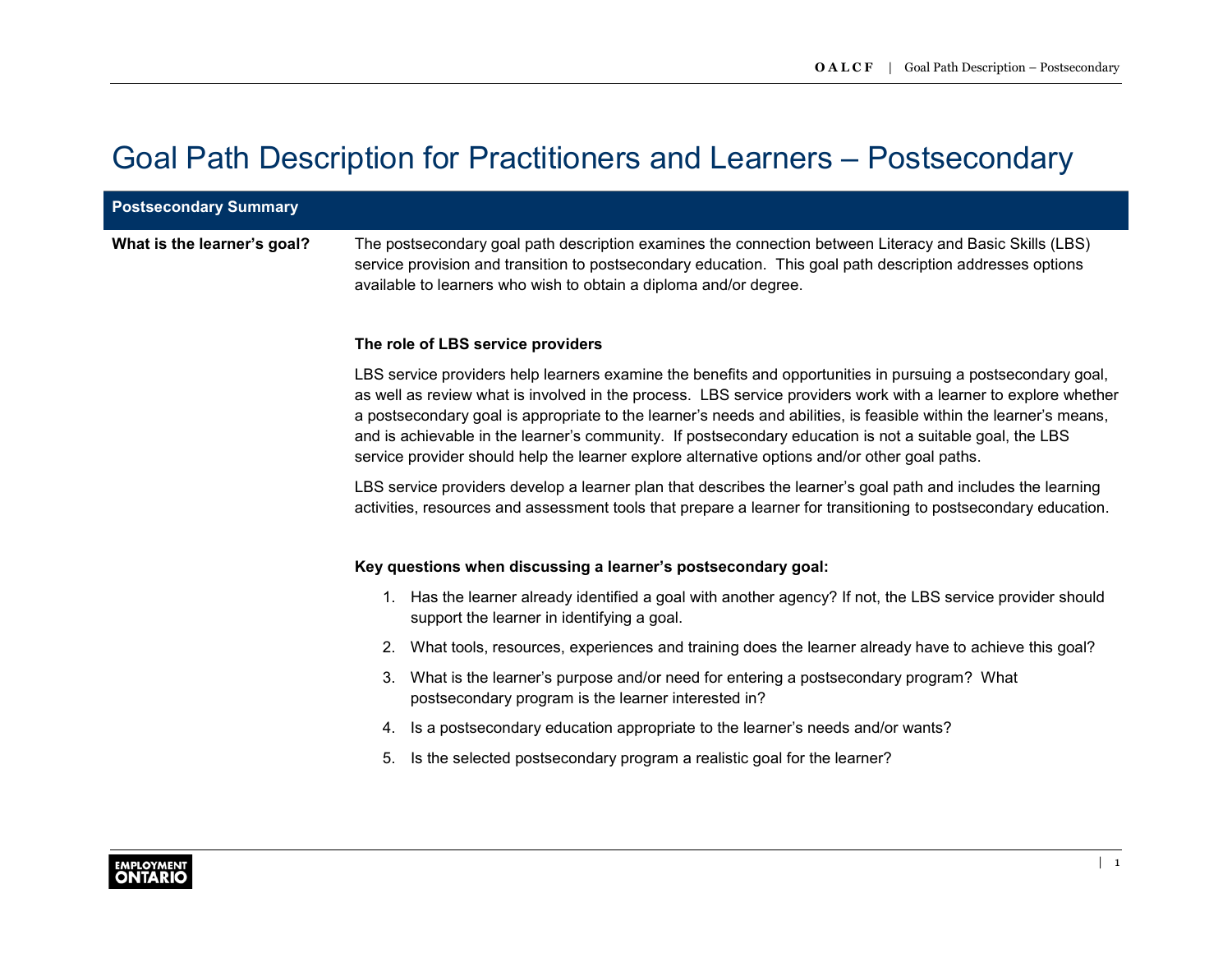|                                                            | 6. Does the learner understand the time and effort required to enter and pursue a postsecondary<br>education?                                                                                                                                                                                                                                                                                                                                                                                                        |
|------------------------------------------------------------|----------------------------------------------------------------------------------------------------------------------------------------------------------------------------------------------------------------------------------------------------------------------------------------------------------------------------------------------------------------------------------------------------------------------------------------------------------------------------------------------------------------------|
|                                                            | 7. Are there other program options that could prepare learner for this goal?                                                                                                                                                                                                                                                                                                                                                                                                                                         |
| What is postsecondary<br>education?                        | Postsecondary education includes all formal educational programs offered at colleges or universities for which<br>high school completion or equivalency is the normal entrance requirement. After completion, learners will attain<br>a diploma, degree or certificate. Program duration usually ranges from one to four years.                                                                                                                                                                                      |
| Who is eligible and what are<br>the entrance requirements? | Postsecondary                                                                                                                                                                                                                                                                                                                                                                                                                                                                                                        |
|                                                            | Any individual who has the recognized academic requirements which include: Ontario Secondary School Diploma<br>(OSSD), Academic Career Entrance (ACE) Certificate, or General Education Development (GED) Certificate.                                                                                                                                                                                                                                                                                               |
|                                                            | Policies and criteria for admission vary from institution to institution, and from program to program within an<br>institution.                                                                                                                                                                                                                                                                                                                                                                                      |
|                                                            | Specific credits and/or experiences may be required for admission into postsecondary programs.                                                                                                                                                                                                                                                                                                                                                                                                                       |
|                                                            | Many institutions provide mature student admissions testing which, if successfully taken, can be used for meeting the<br>requirements of course-based admission into a postsecondary program (e.g. completion of an admissions test, such<br>as the Canadian Adult Achievement Test (CAAT) or Accuplacer, may replace the math and/or English course<br>prerequisites for some college entry). Learners may also be able to take senior high school credits or ACE courses<br>that meet the needs for college entry. |
|                                                            | It is important that a learner reviews college calendars, brochures and websites so that they are informed of<br>admission requirements. If a learner needs more information they should contact a college counselor, the registrars'<br>offices or liaison departments.                                                                                                                                                                                                                                             |
|                                                            | If necessary, learners can also contact the specific college program departments and/or department heads where<br>they may be granted access into a preparatory program and/or access routes which will allow them to enter college<br>using alternative methods to the published mandatory entrance requirements.                                                                                                                                                                                                   |
|                                                            | <b>Ontario College Application Services (OCAS) Application Process and Acceptance Process</b>                                                                                                                                                                                                                                                                                                                                                                                                                        |
|                                                            | All postsecondary college applications must be submitted to Ontario Colleges at www.ontariocolleges.ca. This service<br>receives and records applications and student responses to college offers of admission.                                                                                                                                                                                                                                                                                                      |
|                                                            | For fall admissions, learners can apply to a college as soon as the application is available in October. While there are                                                                                                                                                                                                                                                                                                                                                                                             |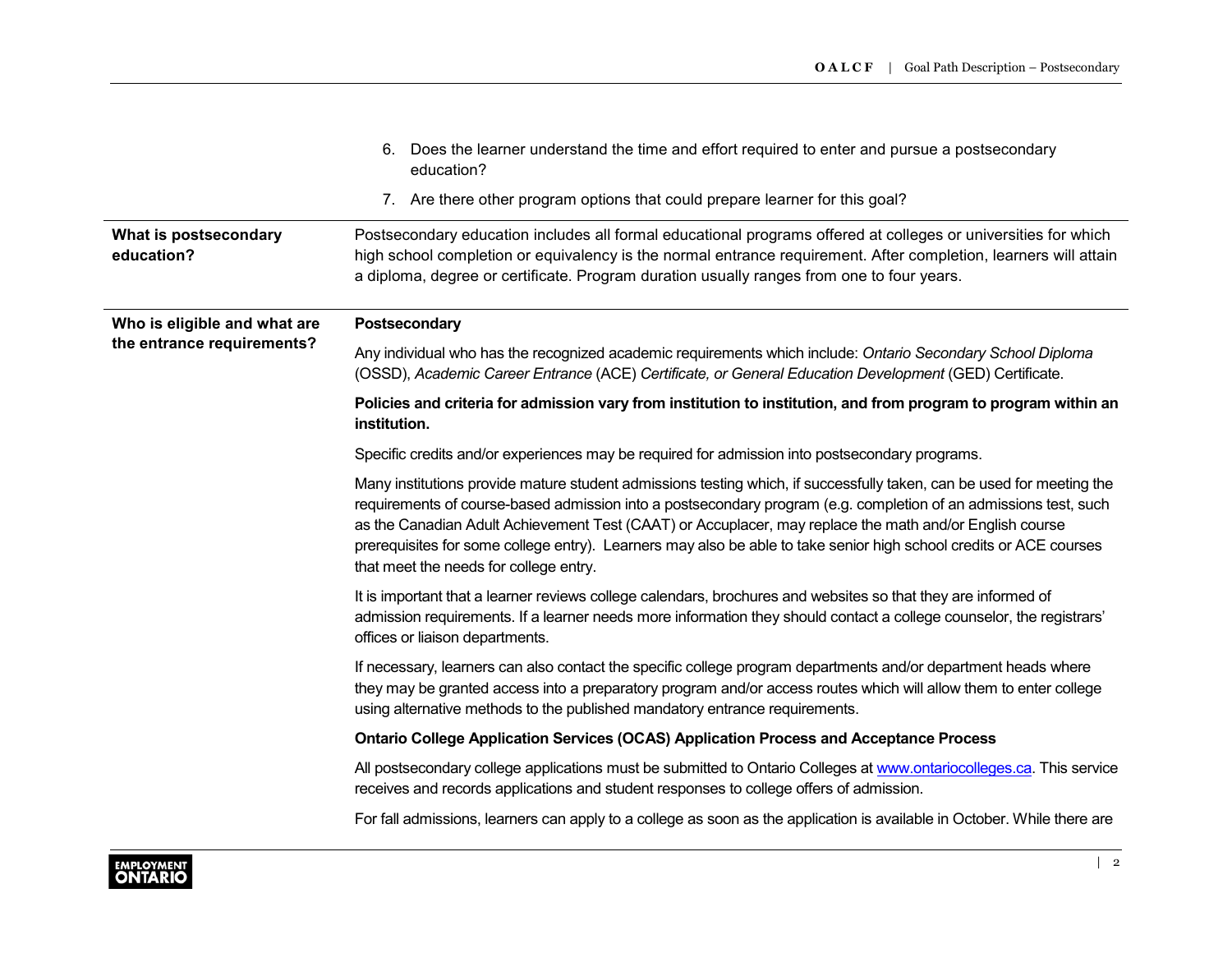no deadlines to apply to colleges in Ontario, applications received on or before the Equal Consideration Date for programs starting in September will be given equal consideration.

However, after the Equal Consideration Date applications are considered on a first-come, first-served basis. The Equal Consideration Date is particularly important for those applying to college programs that are considered highly competitive - a program for which the number of qualified applicants exceeds the number of seats for the fall term.

The equal consideration date deadline for fall programs is usually **February 1** and for winter programs is usually **October 3**. To confirm these deadlines for each given year, it is important for the learner to visit the Ontario Colleges website at [www.ontariocolleges.ca](http://www.ontariocolleges.ca) well before beginning the application process. All applicants are encouraged to apply well in advance of an Equal Consideration Date. It is important to note that website volumes are at their highest level leading up to the Equal Consideration Dates and may present challenges in accessing the server.

Learners planning to attend a college program must either have all prerequisites completed before enrolment or currently be in programming that will provide them with the credits, credentials or equivalencies required.

For programs beginning at other times of the year, learners should review the program website or contact the college for more information about application processing dates.

For more information on how to apply to colleges visit Ontario Colleges at [www.ontariocolleges.ca](http://www.ontariocolleges.ca) and Ontario College Application Services at [http://www.ocas.ca/ocas/home/publications.html.](http://www.ocas.ca/ocas/home/publications.html)

#### **Role of LBS Service Providers**

LBS service providers should work with learners to identify the necessary supports, tools and information for their desired postsecondary education program. This includes finding a program offered in the learner's language (French, English or American Sign Language) where possible. If possible, LBS service providers should help the learner identify how they will obtain the required language proficiency or required supports such as note takers, assistive devices, etc.

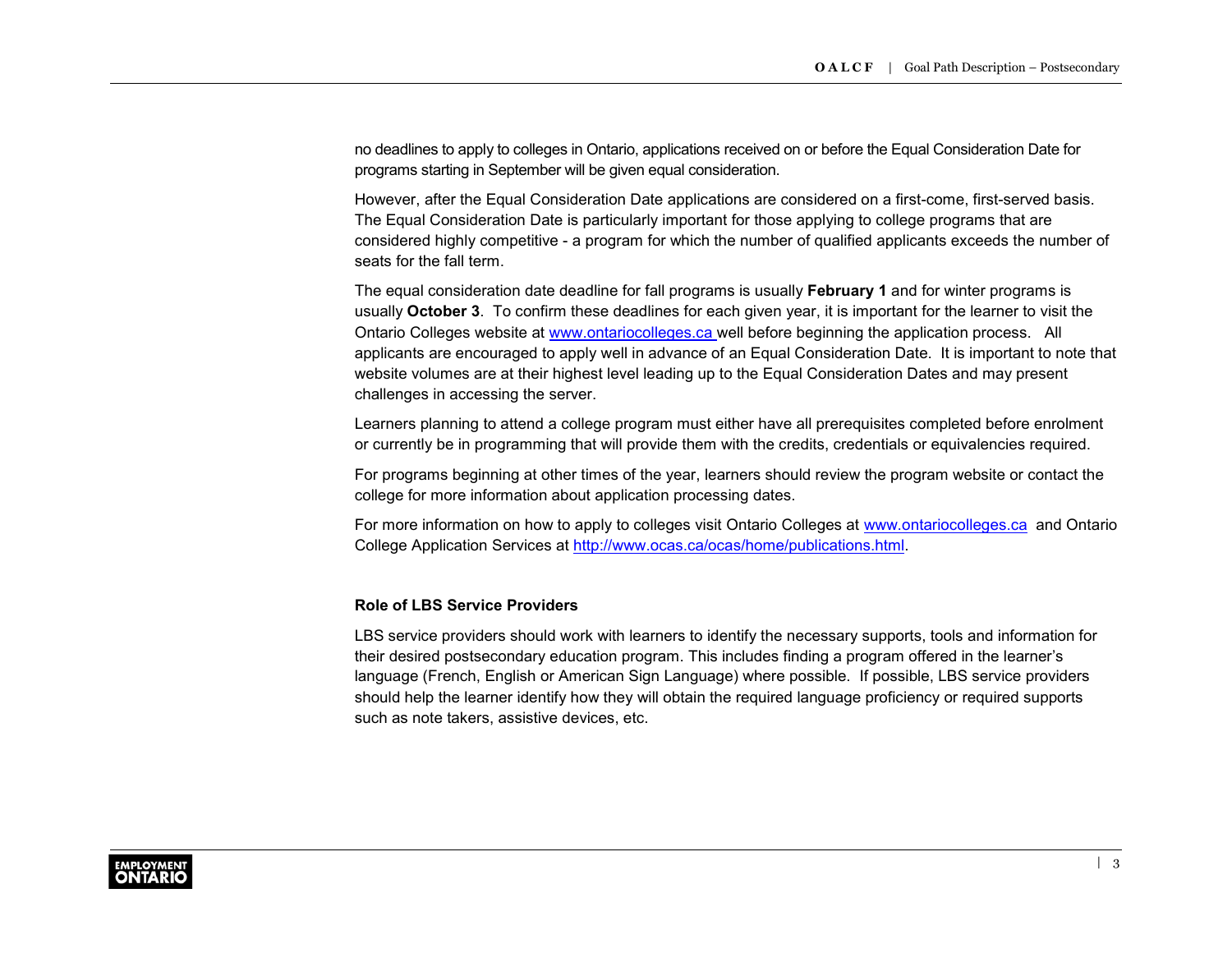# **Key Questions:**

|                                                   |                                                                                                                                                                                                                                                                                                                                                                 | 1. What is the learner's highest level of academic achievement and what upgrading or refreshing of skills<br>and knowledge is needed in order to succeed in a postsecondary environment? |  |  |
|---------------------------------------------------|-----------------------------------------------------------------------------------------------------------------------------------------------------------------------------------------------------------------------------------------------------------------------------------------------------------------------------------------------------------------|------------------------------------------------------------------------------------------------------------------------------------------------------------------------------------------|--|--|
|                                                   | 2.                                                                                                                                                                                                                                                                                                                                                              | Does the learner have a high school diploma or the equivalent?                                                                                                                           |  |  |
|                                                   | 3.                                                                                                                                                                                                                                                                                                                                                              | Does the learner have a secondary school transcript? What is missing? (e.g. current grades, adequate<br>admission requirements, etc.)                                                    |  |  |
|                                                   |                                                                                                                                                                                                                                                                                                                                                                 | 4. Where did the learner earn credits? (e.g. in province, out of province, in another country)                                                                                           |  |  |
|                                                   | 5.                                                                                                                                                                                                                                                                                                                                                              | How long has the learner been out of school?                                                                                                                                             |  |  |
|                                                   | 6.                                                                                                                                                                                                                                                                                                                                                              | Does the learner have the skills and knowledge, including second-language skills, motivation and<br>aptitude for a postsecondary program?                                                |  |  |
|                                                   |                                                                                                                                                                                                                                                                                                                                                                 | 7. What is the learner's timeframe for achieving this goal and is it appropriate to the learner's<br>circumstances?                                                                      |  |  |
|                                                   | 8.                                                                                                                                                                                                                                                                                                                                                              | What are the access routes for postsecondary education in the community?                                                                                                                 |  |  |
| How are achievements for this<br>goal recognized? | Postsecondary                                                                                                                                                                                                                                                                                                                                                   |                                                                                                                                                                                          |  |  |
|                                                   | The learner will receive a diploma, degree or certificate from a college or university.                                                                                                                                                                                                                                                                         |                                                                                                                                                                                          |  |  |
|                                                   | This postsecondary goal path description focuses on two- to three-year college diplomas. Although university<br>degrees and one-year or less graduate certificates are technically postsecondary programs, this is not the<br>focus of this document. (For skills training of less than one-year, please refer to the Apprenticeship Goal Path<br>Description.) |                                                                                                                                                                                          |  |  |
|                                                   | <b>Role of LBS Service Providers</b>                                                                                                                                                                                                                                                                                                                            |                                                                                                                                                                                          |  |  |
|                                                   |                                                                                                                                                                                                                                                                                                                                                                 | LBS service providers prepare learners by providing them with the necessary literacy and basic skills, which in<br>turn will support an effective transition into a postsecondary goal.  |  |  |

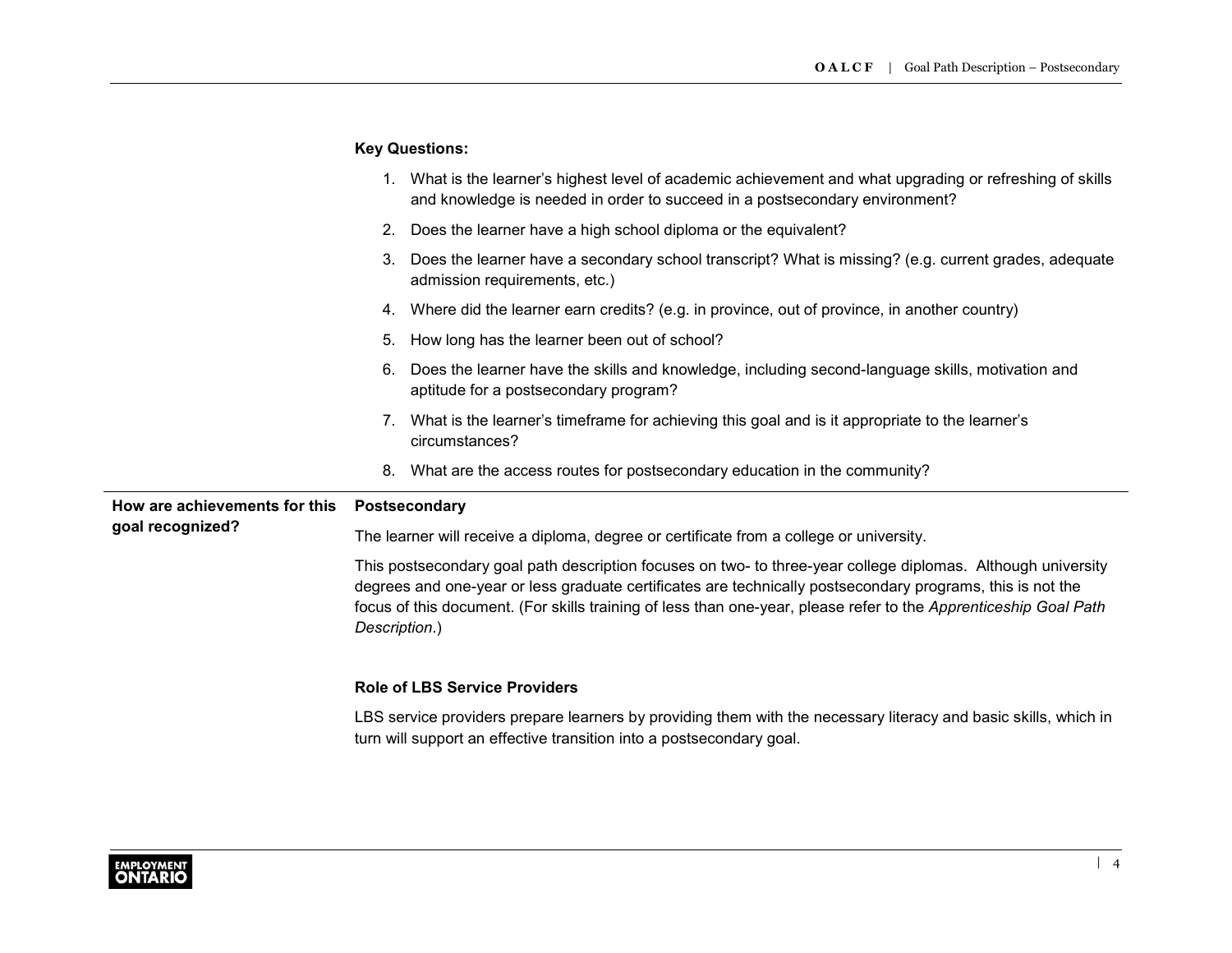|                                                                | <b>Key Questions:</b>                                                                                                                                                                                                                                                                                                                                                                                                                                             |  |  |  |
|----------------------------------------------------------------|-------------------------------------------------------------------------------------------------------------------------------------------------------------------------------------------------------------------------------------------------------------------------------------------------------------------------------------------------------------------------------------------------------------------------------------------------------------------|--|--|--|
|                                                                | Is earning a postsecondary diploma or certificate a personal goal of the learner?<br>1.                                                                                                                                                                                                                                                                                                                                                                           |  |  |  |
|                                                                | Is a postsecondary goal related to the learner's advancement at work or a possible career change?<br>2.                                                                                                                                                                                                                                                                                                                                                           |  |  |  |
| What are the learner's options<br>for postsecondary education? | Postsecondary                                                                                                                                                                                                                                                                                                                                                                                                                                                     |  |  |  |
|                                                                | There are a number of college and university programs that can be attended on a flexible schedule in many<br>communities or accessed online. Entrance requirements will vary based on program and institution. It is<br>important that the learner sets a realistic goal and understands the variety of program options and<br>requirements. For more information please visit the Ontario Colleges website at<br>http://www.ontariocolleges.ca/ontcol/home.html. |  |  |  |
|                                                                | <b>Role of LBS Service Providers</b>                                                                                                                                                                                                                                                                                                                                                                                                                              |  |  |  |
|                                                                | An LBS service provider should support and help learners explore the options available in their community for<br>obtaining the skills or academic credentials required for entrance into postsecondary education.                                                                                                                                                                                                                                                 |  |  |  |
|                                                                | <b>Key Questions:</b>                                                                                                                                                                                                                                                                                                                                                                                                                                             |  |  |  |
|                                                                | 1. What are the programming options available in the learner's community that match the learner's<br>needs in terms of language requirements, scheduling and proximity?                                                                                                                                                                                                                                                                                           |  |  |  |
|                                                                | 2. What are the general requirements of postsecondary education in the learner's community or<br>region?                                                                                                                                                                                                                                                                                                                                                          |  |  |  |
|                                                                | What delivery modes might be suitable for and available to the learner? (e.g. part time, full time,<br>З.<br>distance education, etc.)                                                                                                                                                                                                                                                                                                                            |  |  |  |
| Are there any additional<br>requirements?                      | Postsecondary                                                                                                                                                                                                                                                                                                                                                                                                                                                     |  |  |  |
|                                                                | Specific prerequisite courses may be required for postsecondary programs. Learners should have a clear<br>understanding of all the requirements for their desired postsecondary program in advance of the application<br>process.                                                                                                                                                                                                                                 |  |  |  |

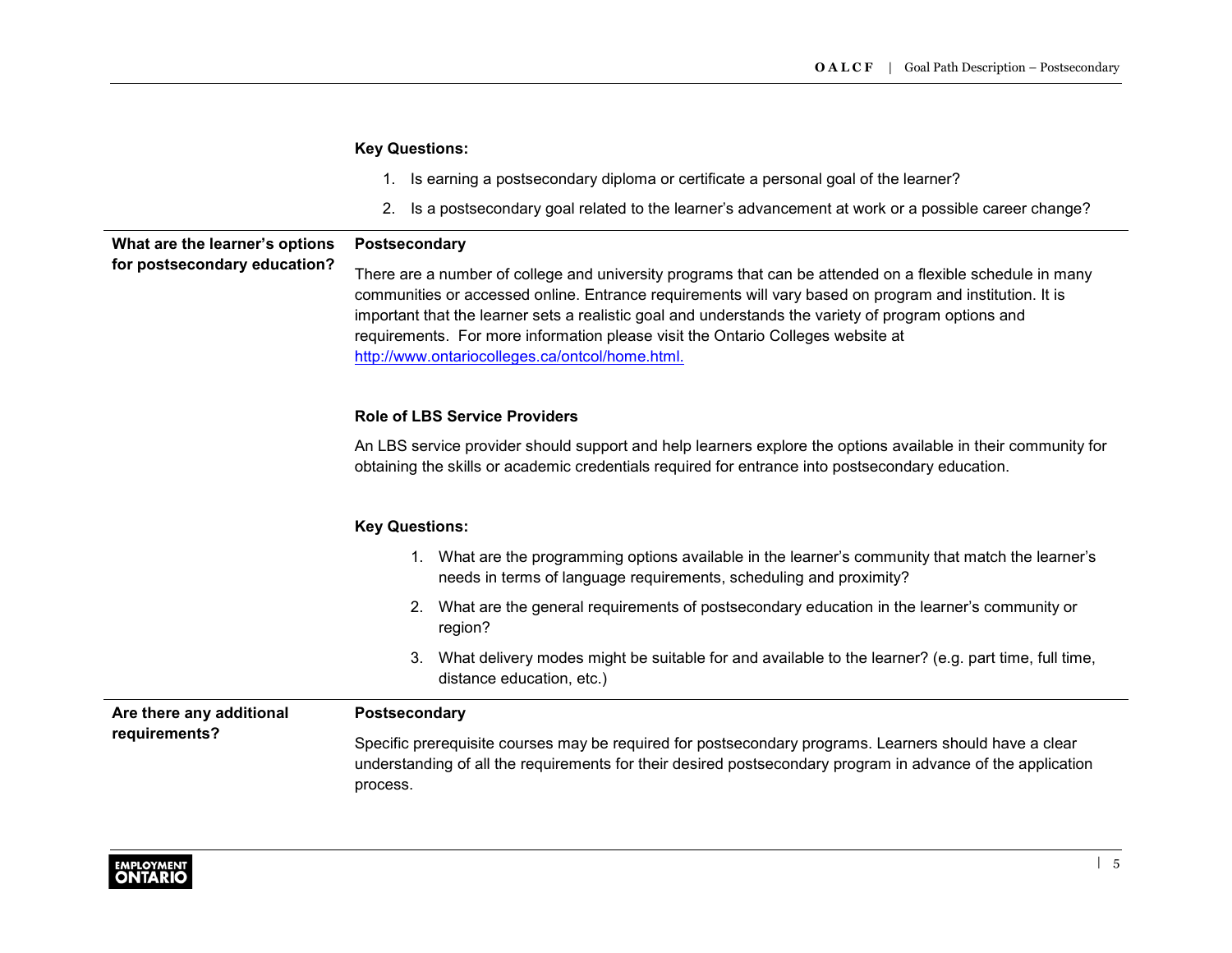For example for a two-year Practical Nursing Diploma, learners will be required to complete courses in Grade 11 or 12 Biology, Chemistry and Mathematics. In addition, learners are required to have a First Aid course completed before entrance.

Some postsecondary programs may also require work experience in the prospective field.

To transition into and manage postsecondary coursework, it is necessary for a learner to have certain levels of communication and language proficiency. A learner may be asked to write a language proficiency test such as: Test of English as a Foreign Language (TOEFL), Test of Spoken English (TSE), Test of English for International Communication (TOEIC), Michigan English Language Assessment Battery (MELAB), Canadian Academic English Language Assessment (CAEL) and/or International English Language Testing Service (IELTS). It is important that the learner contacts the specific college program department and/or department head to obtain information on the language entry requirements and the language proficiency assessment used.

#### **Role of LBS Service Providers**

LBS service providers assist the learner in identifying whether there are additional requirements for the goal and provide referrals for any applicable supports and/or services.

#### **Key Questions:**

- 1. Does the learner need accessibility or disability supports? If so, who should you contact at the postsecondary institution, *Ontario Disability Support Program* (ODSP) and/or other community services?
- 2. Are there accessibility requirements that may influence the learner's options?

| What are the costs and                        | <b>Postsecondary</b>                                                                                                                                                                                                                                        |  |
|-----------------------------------------------|-------------------------------------------------------------------------------------------------------------------------------------------------------------------------------------------------------------------------------------------------------------|--|
| required supports? Are<br>government supports | Costs vary based on the program type, length and institution.                                                                                                                                                                                               |  |
| available?                                    | There are many government supports such as the Ontario Student Assistance Program (OSAP), bursaries,<br>and scholarships. It is important that the learner contacts the necessary person or department at the college<br>who manages student financial aid. |  |
|                                               | All colleges in Ontario have an office for students with disabilities or a disability services office. The learner will<br>need to contact staff at the office, identify themselves as a student with a disability and work with staff to                   |  |

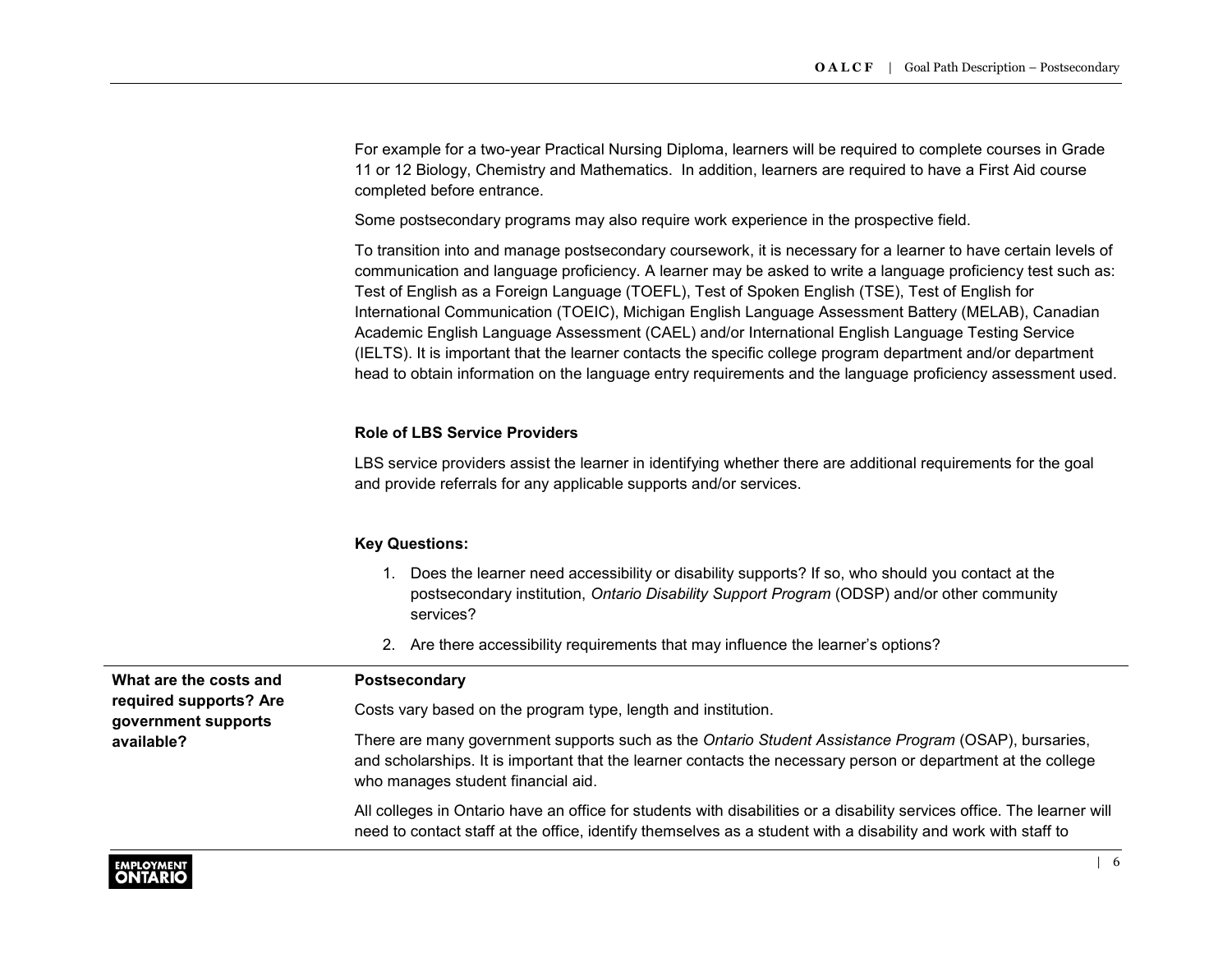determine the type of accommodation they need. For more information please visit <http://www.tcu.gov.on.ca/eng/postsecondary/careerplanning/disabilities.html#display>.

#### **Role of LBS Service Providers**

LBS service providers provide learners with the necessary supports, tools and information so that they are able to contact the appropriate college departments to determine the costs and supports that are applicable to their prospective postsecondary program.

#### **Key Questions:**

- 1. What are the financial resources the learner will require?
- 2. What government financial supports are available for postsecondary education?
- 3. Is the learner on income support?
- 4. Are they eligible for postsecondary education as part of income support?
- 5. Is Employment Ontario's Second Career program a potential option for the learner? (For more information please review the Second Career website at [http://www.tcu.gov.on.ca/eng/secondcareer/?cm\\_sp=onsite-ads-\\_-footer-\\_-second-career](http://www.tcu.gov.on.ca/eng/secondcareer/?cm_sp=onsite-ads-_-footer-_-second-career).)

| <b>Key Resources</b>                                                          |                                                                     |  |
|-------------------------------------------------------------------------------|---------------------------------------------------------------------|--|
| What assessment tools and<br>learner resources are used for<br>postsecondary? | <b>Assessment Tools used at Postsecondary Institutions</b>          |  |
|                                                                               | Prior Learning Assessment and Recognition (PLAR)                    |  |
|                                                                               | Admissions may require completion of a mature student test such as: |  |
|                                                                               | Canadian Adult Achievement Test (CAAT)<br>$\bullet$                 |  |
|                                                                               | Accuplacer<br>$\bullet$                                             |  |
|                                                                               | <b>Essential Skills assessments</b><br>$\bullet$                    |  |
|                                                                               | Other forms of testing may also be required<br>$\bullet$            |  |

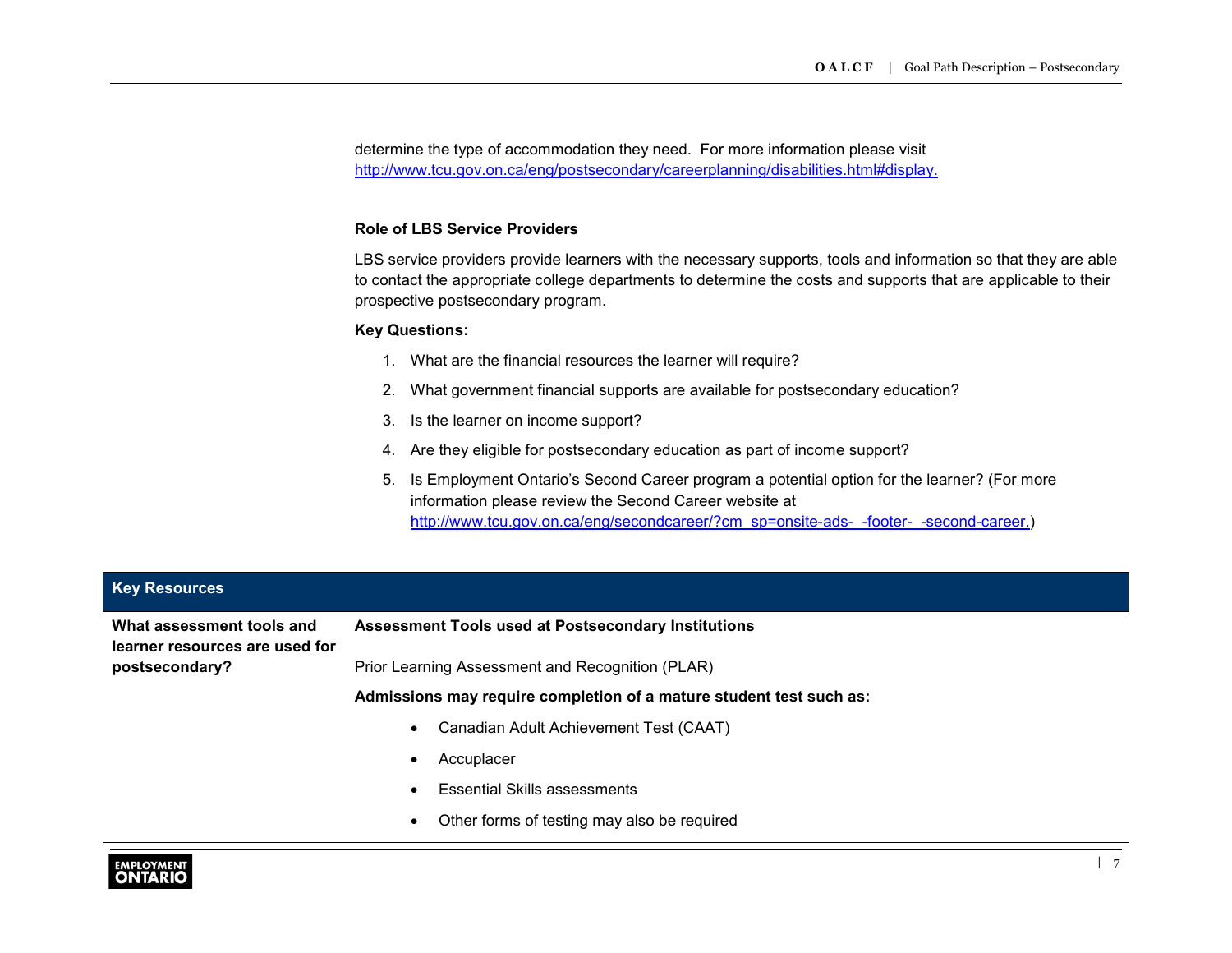|                                                                               | <b>Role of LBS Service Providers</b>                                                                                                                                                                                                                                           |  |  |  |
|-------------------------------------------------------------------------------|--------------------------------------------------------------------------------------------------------------------------------------------------------------------------------------------------------------------------------------------------------------------------------|--|--|--|
|                                                                               | The OALCF Selected Assessment Tools provides a sampling of assessments and resources available to<br>practitioners and assessors.                                                                                                                                              |  |  |  |
|                                                                               | To review the OALCF Selected Assessment Tools please visit<br>http://www.tcu.gov.on.ca/eng/eopg/publications/OALCF Selected Assessment Tools Mar 11.pdf                                                                                                                        |  |  |  |
|                                                                               | To find an appropriate collection of learning materials, please visit the OALCF Resources page of the OALCF<br>website at http://www.tcu.gov.on.ca/eng/eopg/oalcf/tools-and-resources.html.                                                                                    |  |  |  |
|                                                                               | To review the OALCF Selected Learning Materials List: Identified by Academic Upgrading Service Providers<br>visit http://www.tcu.gov.on.ca/eng/eopg/publications/OALCF Selected LMs AU Mar 11.pdf.                                                                             |  |  |  |
| How do I know what<br>information, referrals and<br>supports a learner needs? | Learner goal attainment is closely linked to the quality of supports they receive. Supports contribute to learners'<br>persistence in LBS programming and can be organized under five types: financial/material, academic, health,<br>employment, and social skills.           |  |  |  |
|                                                                               | <b>Role of LBS Service Providers</b>                                                                                                                                                                                                                                           |  |  |  |
|                                                                               | Service coordination requires LBS service providers to refer their learners to the necessary programs and<br>supports available in the community. It is the responsibility of the LBS service providers to provide learners with<br>the appropriate information and referrals. |  |  |  |
|                                                                               | <b>Key Questions:</b>                                                                                                                                                                                                                                                          |  |  |  |
|                                                                               | Do you have the necessary information to determine which support(s) and/or referral(s) are needed?<br>1.                                                                                                                                                                       |  |  |  |
|                                                                               | 2. What supports does the learner need? (e.g. child care, transportation, learning disability assessment,<br>physical accommodation, etc.). Does the learner need to further English skills or second-language<br>skills?                                                      |  |  |  |
|                                                                               | Has the learner already accessed any of the necessary supports?<br>3.                                                                                                                                                                                                          |  |  |  |
|                                                                               | What referrals are needed for postsecondary transitioning? When should they be accessed?<br>4.                                                                                                                                                                                 |  |  |  |
|                                                                               |                                                                                                                                                                                                                                                                                |  |  |  |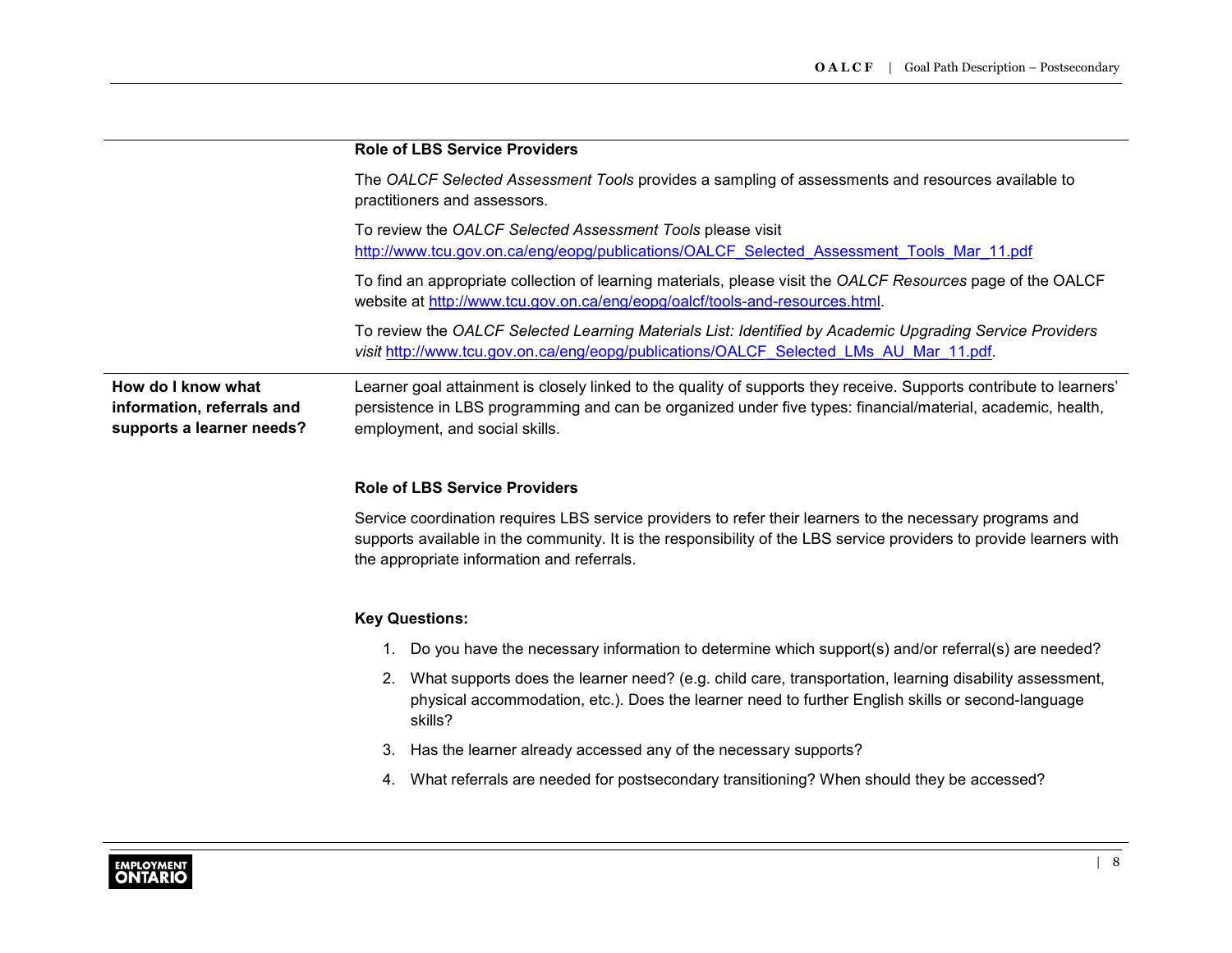- 5. What other community programs or agencies could possibly help the learner achieve a postsecondary goal?
- 6. What forms of government supports or programs could help the learner achieve this goal?
- 7. Are there any issues or potential areas of concern for the learner which may need to be assessed by another agency?

### **Postsecondary Key Development Skills**

Learners need to develop all six OALCF competencies (*Find and Use Information*, *Communicate Ideas and Information*, *Understand and Use Numbers*, *Use Digital Technology, Manage Learning and Engage with Others*) to achieve their goals. The Key Development Skills below list the specific skills a learner needs to develop a postsecondary goal. These skills were drawn from goal path-specific research and development projects conducted in Ontario.

To review the six competencies in the OALCF please visit <http://www.tcu.gov.on.ca/eng/eopg/oalcf/tools-and-resources.html>.

| <b>Self-Management Key</b> | $\bullet$ | meets attendance expectations                                                     |
|----------------------------|-----------|-----------------------------------------------------------------------------------|
| <b>Development Skills</b>  |           | shows commitment to the program                                                   |
|                            |           | demonstrates motivation                                                           |
|                            |           | demonstrates a positive attitude                                                  |
|                            |           | shows determination                                                               |
|                            |           | stays on task                                                                     |
|                            |           | shows ability to multi-task at a level of maturity appropriate for adult learning |
|                            |           | has well-defined, realistic goals                                                 |
|                            |           | sets short-term goals and follows through                                         |
|                            |           | understands own weaknesses and strengths                                          |
|                            |           |                                                                                   |

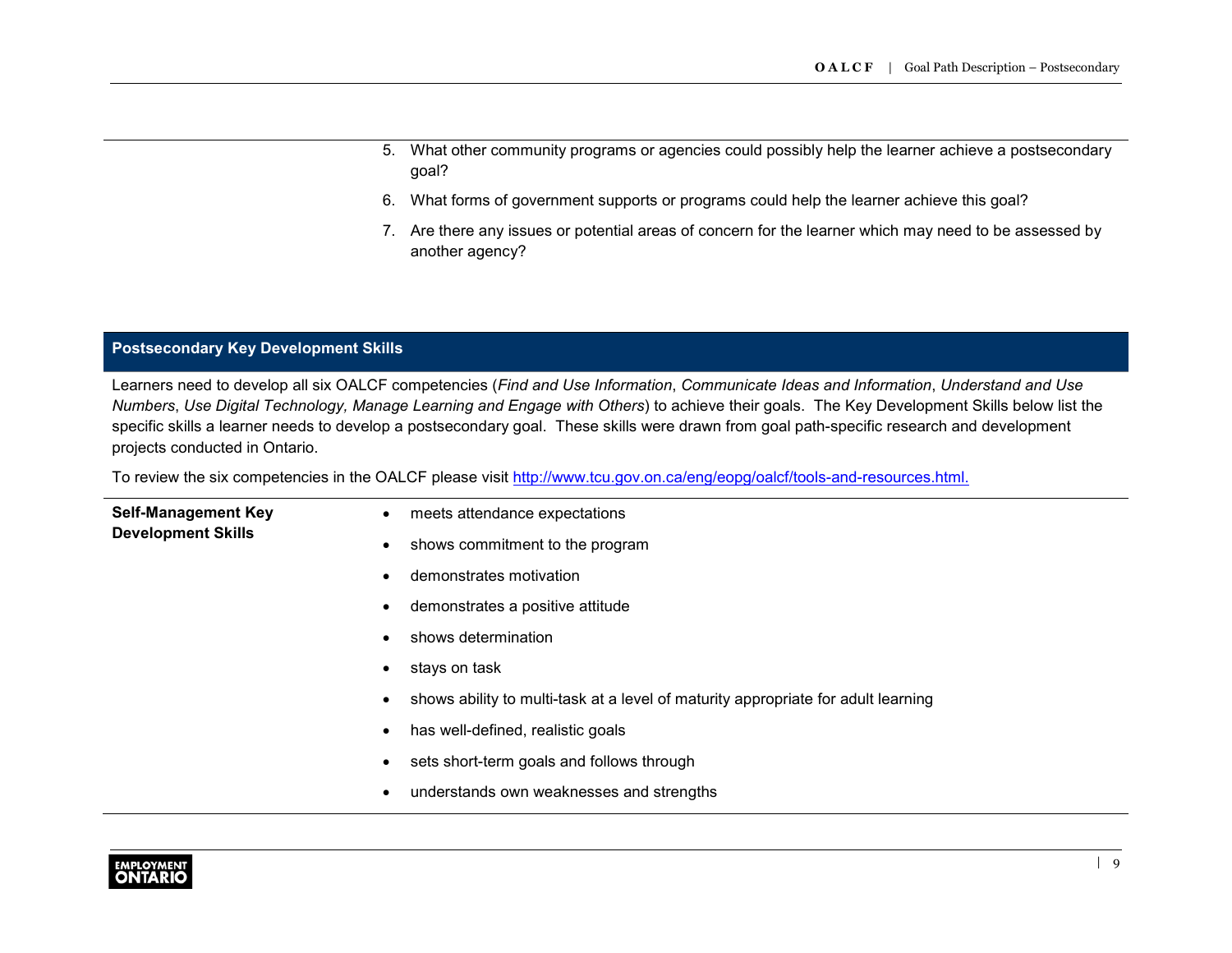- uses available resources strategically
- meets both program and self-imposed deadlines
- demonstrates time management in and out of class
- manages workload with outside commitments
- demonstrates ownership of learning needs
- shows willingness to spend time getting help outside of class
- shows self-reliance
- demonstrates self-discipline
- possesses self-awareness related to readiness for next steps of learning, testing, etc.
- demonstrates initiative
- works independently
- works with distractions
- "ask the right questions" a willingness to take ownership and request assistance when stuck on a problem or task
- shows curiosity; asks questions
- shows persistence
- strives for constant improvement
- exudes a positive attitude; sees difficulties as a positive challenge
- works both independently and as a team member
- demonstrates interpersonal skills with peers (e.g. group support)
- uses organizational skills
- demonstrates familiarity with college services
- displays good study skills

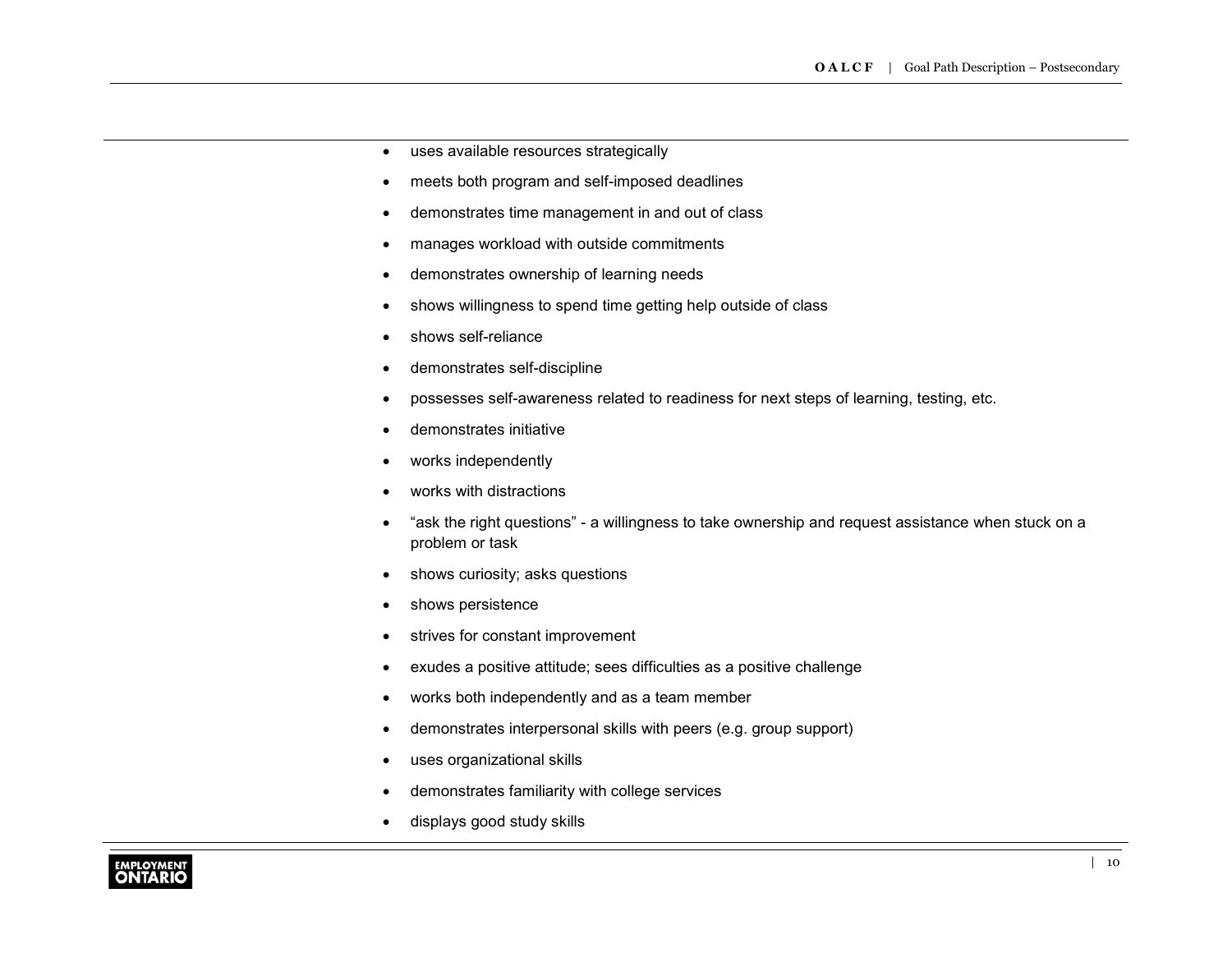| <b>Academic Key Development</b> | reads, interprets and proceeds with minimal support<br>$\bullet$                                                                                                                       |
|---------------------------------|----------------------------------------------------------------------------------------------------------------------------------------------------------------------------------------|
| <b>Skills</b>                   | asks questions which demonstrate higher cognitive thinking<br>$\bullet$                                                                                                                |
|                                 | uses quantitative thinking<br>٠                                                                                                                                                        |
|                                 | masters math skills over and beyond the basic skills numeracy required for the program and<br>$\bullet$<br>demonstrates good algebra skills                                            |
|                                 | tackles postsecondary-type math questions successfully<br>$\bullet$                                                                                                                    |
|                                 | grasps formula manipulation - this demonstrates cognitive ability<br>$\bullet$                                                                                                         |
|                                 | demonstrates reading comprehension (e.g. reads and follows instructions to successful completion of<br>$\bullet$<br>the task)                                                          |
|                                 | follows and carries out instructions especially from several sources; able to synthesize and integrate<br>$\bullet$                                                                    |
|                                 | reads an article or text of several pages with no clear organization, then demonstrates understanding,<br>$\bullet$<br>reads and extracts information and comments on that information |
|                                 | uses proper grammar in oral and written work<br>$\bullet$                                                                                                                              |
|                                 | uses correct sentence structure<br>٠                                                                                                                                                   |
|                                 | demonstrates a high level of organization, coherence and unity in writing<br>٠                                                                                                         |
|                                 | demonstrates essay writing skills<br>٠                                                                                                                                                 |
|                                 | uses correct documentation skills<br>٠                                                                                                                                                 |
|                                 | writes a technical report or essay, proofreads and submits first draft without questions<br>٠                                                                                          |
|                                 | locates, organizes, analyzes and documents information for essays/reports<br>٠                                                                                                         |
|                                 | synthesizes information from various sources<br>٠                                                                                                                                      |
|                                 | delivers oral presentations by effectively summarizing text and sources, paraphrasing and quoting<br>٠<br>sources                                                                      |
|                                 | goes "above and beyond" (e.g. asks questions to take learning further)                                                                                                                 |

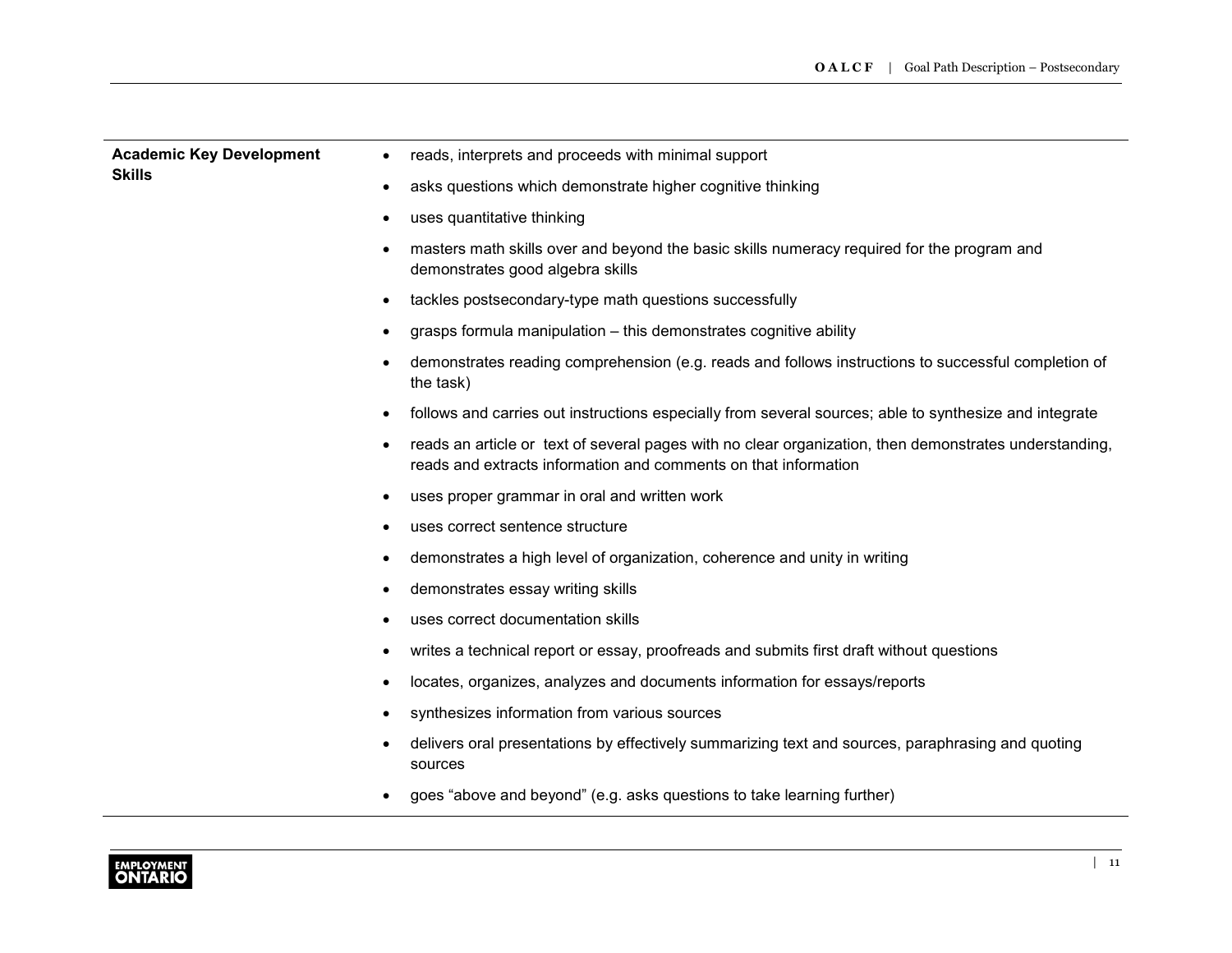|                                   | uses critical thinking skills<br>$\bullet$                                                                                                                                                                                                                                                                                                                                                                                      |
|-----------------------------------|---------------------------------------------------------------------------------------------------------------------------------------------------------------------------------------------------------------------------------------------------------------------------------------------------------------------------------------------------------------------------------------------------------------------------------|
|                                   | demonstrates problem solving skills<br>$\bullet$                                                                                                                                                                                                                                                                                                                                                                                |
|                                   | grasps abstract concepts<br>$\bullet$                                                                                                                                                                                                                                                                                                                                                                                           |
|                                   | achieves success on unit tests<br>٠                                                                                                                                                                                                                                                                                                                                                                                             |
|                                   | answers the question being asked<br>$\bullet$                                                                                                                                                                                                                                                                                                                                                                                   |
|                                   | completes demonstration activities with minimal or no support<br>$\bullet$                                                                                                                                                                                                                                                                                                                                                      |
|                                   | applies learning to own life (e.g. transfers skills and knowledge)<br>٠                                                                                                                                                                                                                                                                                                                                                         |
|                                   | demonstrates technological proficiency in order to survive in a technology-based learning environment<br>(e.g. Microsoft Office applications)                                                                                                                                                                                                                                                                                   |
|                                   | <b>Math and Science:</b>                                                                                                                                                                                                                                                                                                                                                                                                        |
|                                   | Many postsecondary programs have specific course prerequisites in math and science. It is important<br>$\bullet$<br>that learners develop the necessary foundational skills in these subjects so that they are able to<br>transition towards their goal. Although many college programs do not have specific math and science<br>prerequisites, those that do typically require Grade 12 or equivalent courses to be completed. |
| <b>Additional Key Development</b> | sets goals and accomplishes them<br>$\bullet$                                                                                                                                                                                                                                                                                                                                                                                   |
| <b>Skills</b>                     | demonstrates commitment to the program and to goals<br>$\bullet$                                                                                                                                                                                                                                                                                                                                                                |
|                                   | assumes ownership of goals; sets timelines and benchmarks to determine/assess progress<br>٠                                                                                                                                                                                                                                                                                                                                     |
|                                   | confirms commitment to results<br>٠                                                                                                                                                                                                                                                                                                                                                                                             |
|                                   | works in groups successfully (e.g. getting the project completed, dealing with non-contributing<br>$\bullet$<br>members, etc.)                                                                                                                                                                                                                                                                                                  |
|                                   | possesses strong reading comprehension skills<br>$\bullet$                                                                                                                                                                                                                                                                                                                                                                      |
|                                   | embraces proactive problem solving, following through to resolution<br>$\bullet$                                                                                                                                                                                                                                                                                                                                                |
|                                   | works to achieve academic levels beyond the necessary basic skill levels for the chosen goal                                                                                                                                                                                                                                                                                                                                    |
|                                   | secures social, housing and financial supports (e.g. Ontario Works, OSAP, EI, etc.)<br>٠                                                                                                                                                                                                                                                                                                                                        |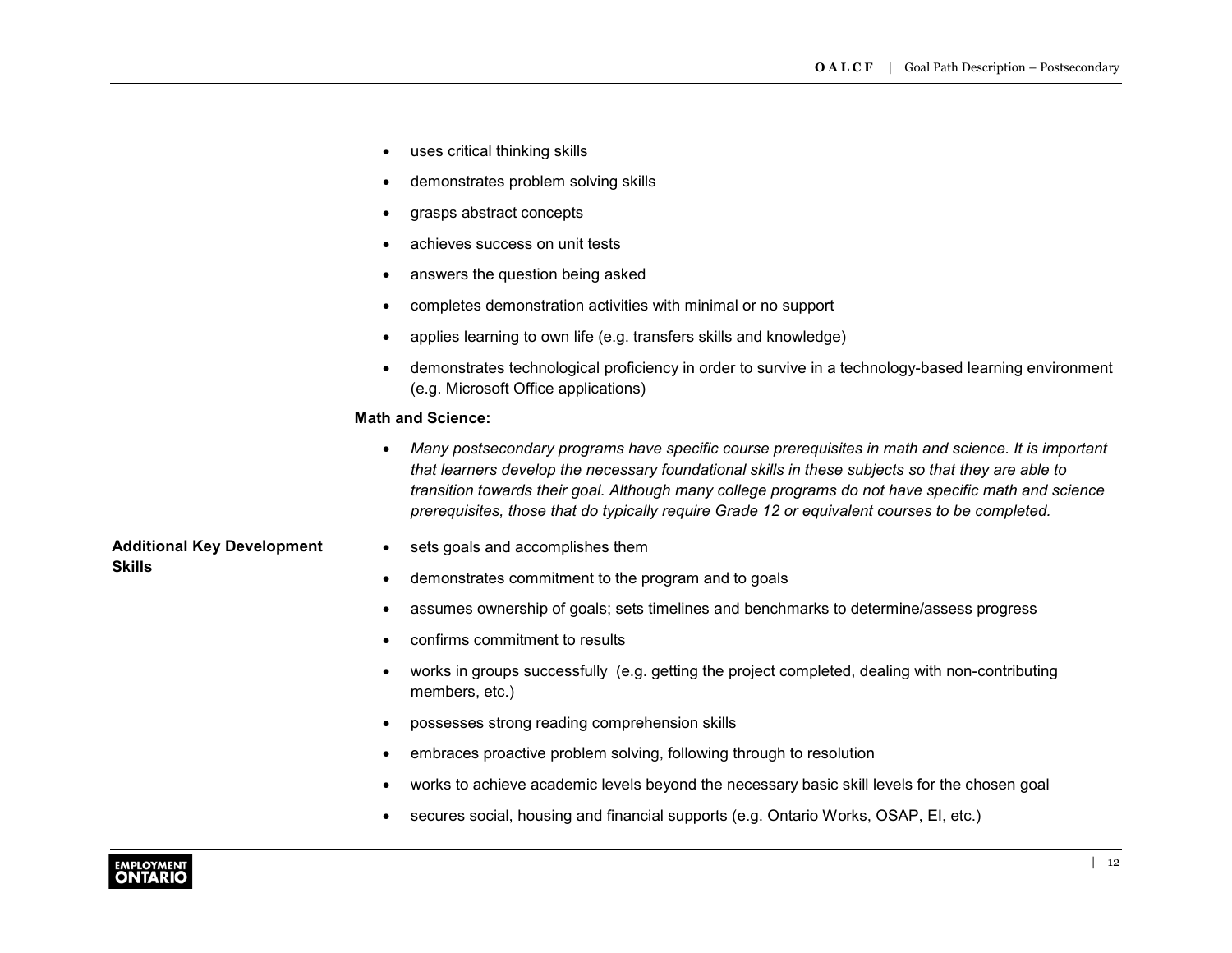- manages personal life appropriately including health, child care, transportation and finances
- resolves transportation issues
- knows college systems, database and facilities
- shows excitement about the "next step"